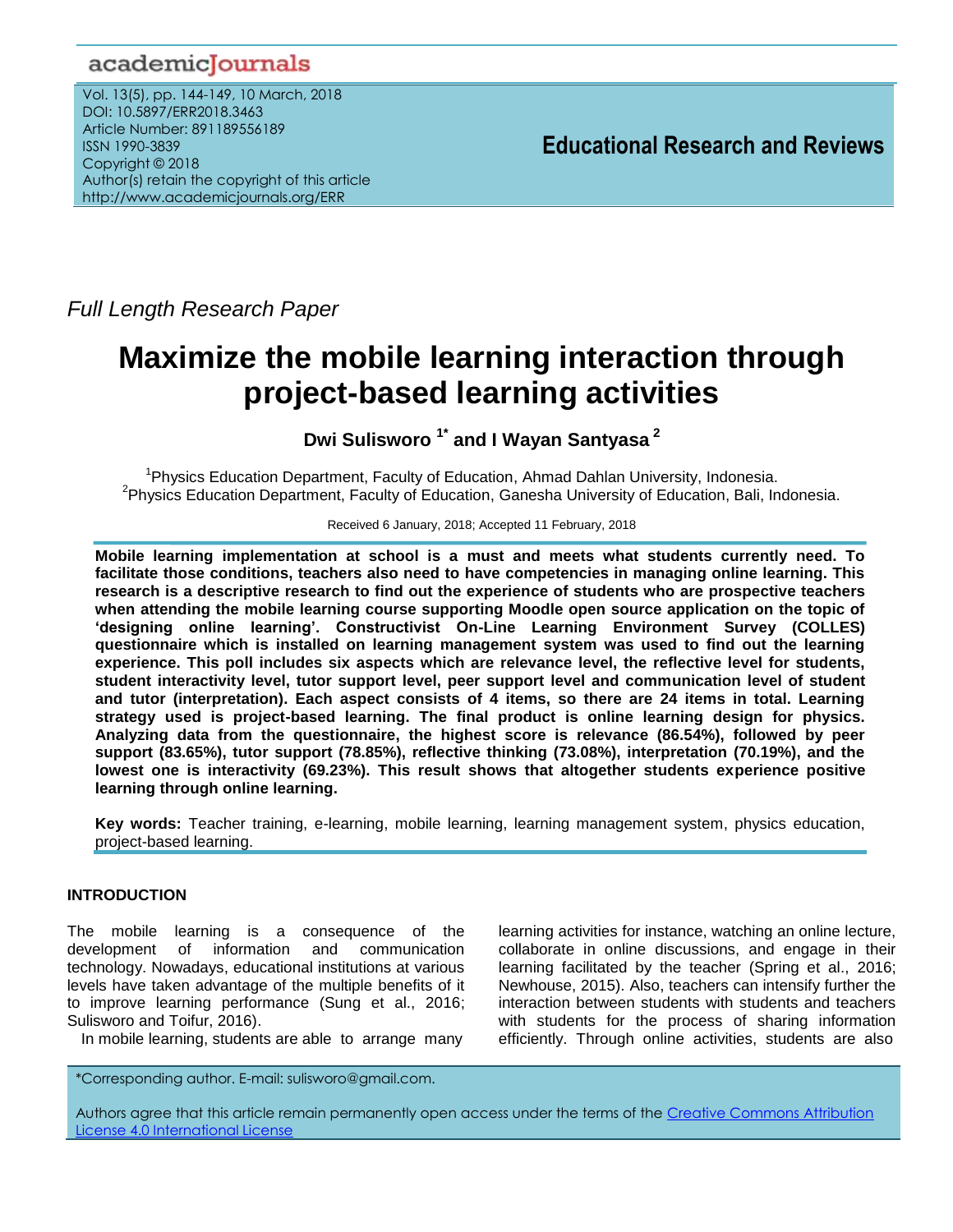more confident to be able to convey ideas and opinions during the learning process (Scherer et al., 2015; Sulisworo et al., 2017b).

The development of the current generation that tends to be more comfortable with online learning interaction becomes one of the driving factors in the school management. The tendency that students have taken advantage of mobile technology in the form of smartphones in everyday life, making efforts for their use in learning is quite important (Alharbi and Drew, 2014; Hwang and Tsai, 2011).

Teachers should have this ability and skill to be able to arrange their classroom. This phenomenon needs to be anticipated by higher education institutions which provide teacher education and training in their curriculum (Darojat, 2016; Dochy et al., 2014; Fu, 2013). Prospective teachers need to be prepared to be able to face future students who are very likely to have different learning characteristics with current students. Thus, preparing teachers who can manage future learning is essential, so they will be able to achieve the expected learning performance (Dhaheri and Ezziane, 2015; Barber et al., 2015; Gu et al., 2013). The mobile learning gives many opportunities in teaching students by using their mobile technology at school.

One of the learning strategies that enable students to face the real situation (Abke et al., 2014; Biasutti and El-Deghaidy, 2015; Dochy et al., 2014) is project-based learning that enables students directly meet the practical problems associated with e-learning (Alharbi and Drew, 2014). Project-based learning promotes self-regulated learning (Bagheri et al., 2013; English and Kitsantas, 2013) in online mode (Issa et al., 2014; Lai and Hwang, 2014).

As prospective teachers, they will manage learning management in the future. Through this teaching, prospective teachers design e-learning with specific criteria. The final result of this learning process is the design of learning on particular materials that utilize the various features that exist in the learning management system (LMS) to build a good learning interaction. The lesson plans created with the LMS include learning preparation activities, learning processes, and learning evaluations.

By using project-based learning, prospective teachers will have experience how to design knowledge and experience how to engage in online learning. Teacher belief on using some technologies will affect their teaching and learning practice (Cheung and Vogel, 2013; Sulisworo et al., 2017b). Taking into account the background, the purpose of this study is to explain how prospective teachers' views relate to their experience of online learning or e-learning and their designing of elearning.

#### **METHODOLOGY**

Mobile learning gives new chances in building learning interaction

among students. Also, it is also more comfortable for students because it suits their habit of using mobile technology in daily life. Especially in Indonesia, the regulation has not allowed full elearning. Classroom activities which are teacher meet face-to-face with the student are mandatory.

However, school management has been promoting the mobile technology used in the classroom. Researchers conducted this study at a private university in Yogyakarta, Indonesia, from January to May 2017 during the lecture of learning management system (LMS) course. The course participants were 27 students of prospective science teachers taking LMS course consisting of 11 males and 15 females.

Students, who are prospective teachers, took this subject to be able to design internet-based learning when graduating. This issue was two credits point with 100 minutes per week for 14 weeks. The result of this subject was a ready-to-use learning design made in groups. The basic standard of learning had been determined to ensure that the learning design can meet the need.

This mobile learning used LMS for maintaining student interactions and also as a tool for the student to design their lesson plan as a project product. The project progress was presented every week in the classroom. The teacher conducted the learning process using Moodle (Modular Object-Oriented Dynamic Learning Environment) based on LMS. The teacher provided the weekly course for the learning interaction. The learning process was conducted with design as follows:

(1) All students became the members of LMS course. This course was used to share information, discussion and other interactions designed by the lecturer.

(2) Teacher divided students into three groups consisting of 3 or 4 members each. Each team had a project to design online learning. Teacher gave a role as a teacher in his/her group for each student.

(3) Each student became a participant of other groups' learning design. As participants of a group's project, they had to participate in any activities provided. Therefore, they could feel whether the learning interaction developed was right or not.

(4) Each group reported the progress of the group's project periodically through the activity prepared by the lecturer. The lecturer played a role in managing communication traffic of all students to make sure that all teams can achieve the goals. These activities were conducted every week in the classroom.

This study used a descriptive analysis using Constructivist On-Line Learning Environment Survey (COLLES) questionnaire. COLLES is a survey which is packed with Moodle courseware and is designed to assist the assessment of the critical questions on the quality of online learning environment. The format of the questionnaire requires the respondents to show the agreement or disagreement level by using a Likert scale of 5 points (1-almost never, 2-seldom, 3-sometimes, 4-often, 5-almost always). This questionnaire includes six learning aspects which are relevance level, the reflective level for students, student interaction level, tutor support level, peer support level and communication level of student and tutor (interpretation) (Taylor and Maor, 2000; Zafar et al., 2014).

#### **RESULTS**

Data of the frequency of the students' answers on COLLES instrument was used as the basis of the analysis. The recapitulation of these data which is the sum of the question item frequency for each aspect can be figured out by Table 1. Figure 1 shows the perception of the student of LMS course related to their online learning experience with project activity they conducted.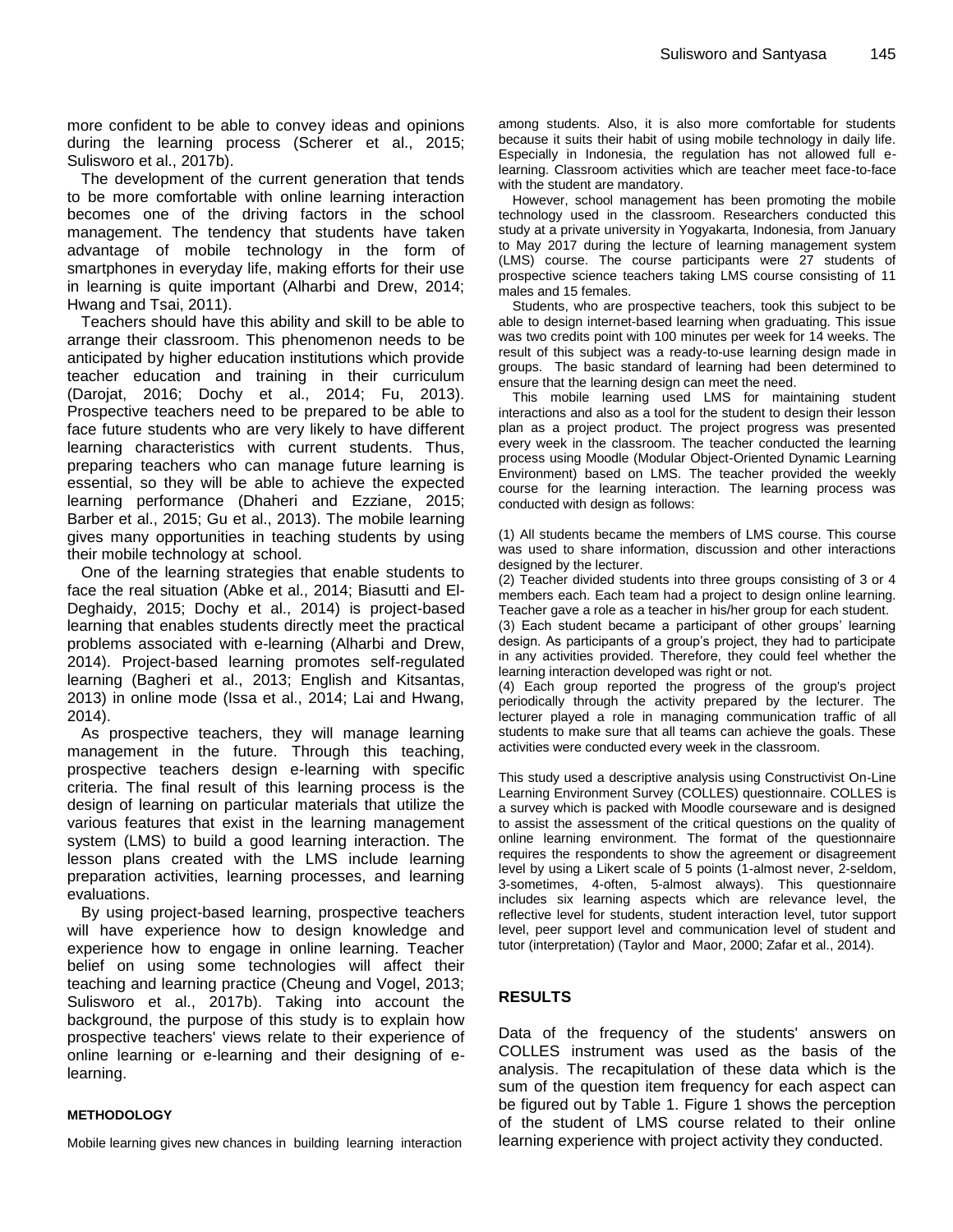$\overline{a}$ 

**Table 1.** Frequency and percentage of learning experience on each aspect.

| <b>Aspects</b>                                                                                                                | <b>Almost never</b> | Seldom   | <b>Sometimes</b> | <b>Often</b> | <b>Almost always</b> |
|-------------------------------------------------------------------------------------------------------------------------------|---------------------|----------|------------------|--------------|----------------------|
| Relevance: the course's relevance to<br>student's interests and professional goals                                            | 2                   | 1        | 11               | 73           | 17                   |
|                                                                                                                               | 1.92%               | 0.96%    | 10.58%           | 70.19%       | 16.35%               |
| Reflective thinking: the level of critical or<br>reflective thought that the student applies<br>to the material of the course | 0                   | 0        | 28               | 60           | 16                   |
|                                                                                                                               | $0.00\%$            | $0.00\%$ | 26.92%           | 57.69%       | 15.38%               |
| Interactivity: the level of interactivity the<br>student engages in during the course                                         | $\Omega$            |          | 31               | 63           | 9                    |
|                                                                                                                               | $0.00\%$            | 0.96%    | 29.81%           | 60.58%       | 8.65%                |
| Tutor support: the level of tutor support                                                                                     | 0                   | 0        | 22               | 58           | 24                   |
|                                                                                                                               | $0.00\%$            | $0.00\%$ | 21.15%           | 55.77%       | 23.08%               |
| Peer support: the student is receiving peer<br>supporting the course                                                          | 0                   | 0        | 17               | 76           | 11                   |
|                                                                                                                               | $0.00\%$            | $0.00\%$ | 16.35%           | 73.08%       | 10.58%               |
| Interpretation: the success of both students<br>and tutor in making good sense of each<br>other's communication               | 0                   | 0        | 31               | 54           | 19                   |
|                                                                                                                               | $0.00\%$            | $0.00\%$ | 29.81%           | 51.92%       | 18.27%               |



**Figure 1.** The comparison of learning experience perception for each aspect.

On each aspect (relevance, reflective thinking, student interactivity, tutor support, peer support and interpretation), there are four questions, so there are 24 items in total. For further analysis, Figure 1 represent the data of Table 1 in another form. The agreement level of the positive result on learning experience was obtained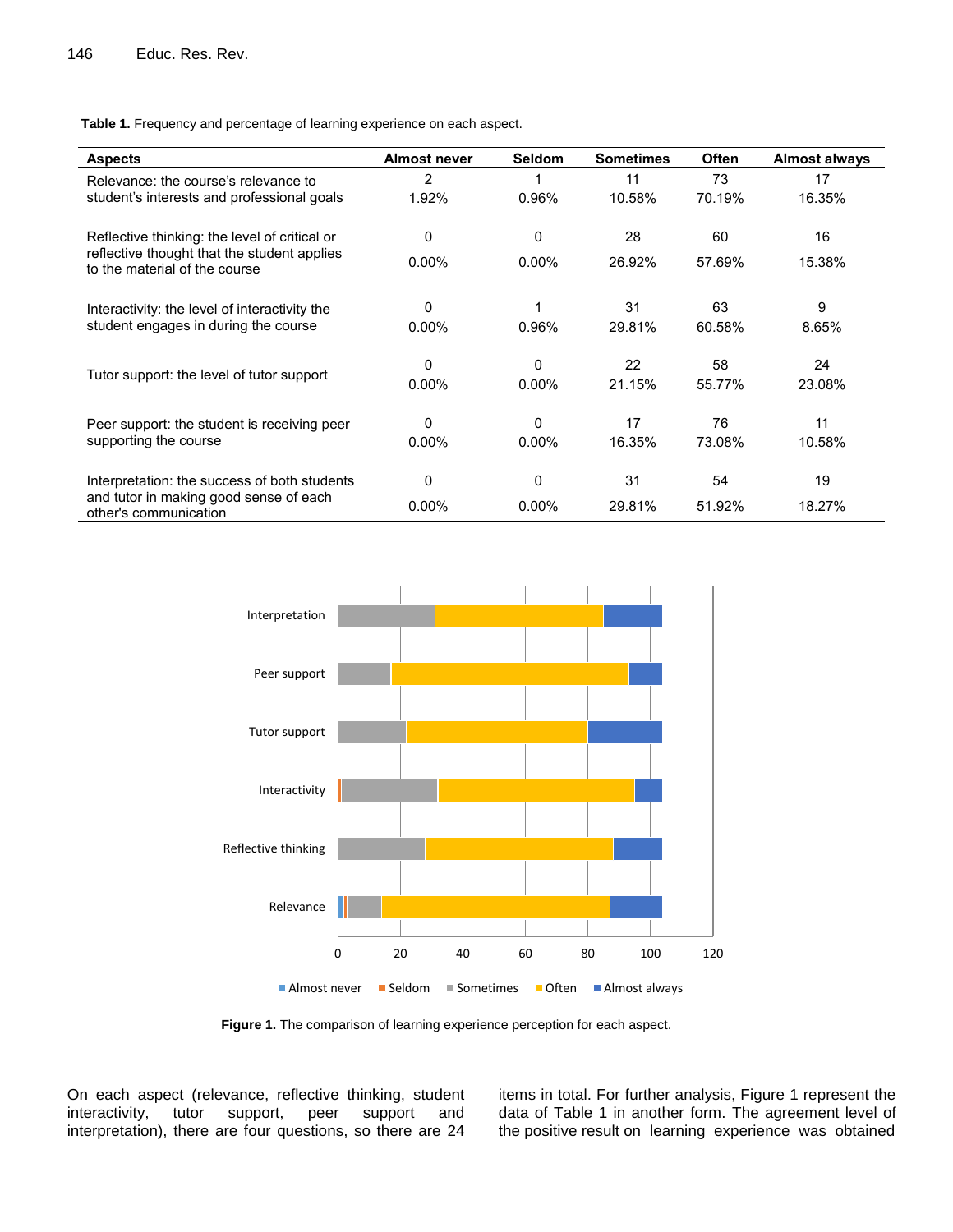by summing the frequency of often and almost always. Figure 1 shows the data calculation result. From Figure 1 it can be seen that the highest score is on relevance aspect (86.54%) measuring the relevance level of learning activities with the student's interests and professional goals. The next score is peer support (83.65%), tutor support (78.85%). Then, reflective thinking (73.08%) measures the level of critical or reflective thought that the student applies to the material of the course, interpretation (70.19%) measures the success of both students and tutor in making good sense of each other's communication. The lowest score is interactivity (69.23%) measuring the level of interactivity the student engages in during the course.

### **DISCUSSION**

The perception of the learning experience on relevance aspect that got the highest score becomes a hope that online learning is relevant to student's interests and professional practice that they will overcome as prospective teachers (Gu et al., 2013; Han et al., 2015). The tendency that students are digital native makes them comfortable with the learning. The learning content which directly relates to the learning process itself shows that students have good interest in online education (Izmirli and Izmirli, 2015; Lai and Hwang, 2014; Ravitz and Blazevski, 2014).

The students learned how to design online learning by attending online education and during the discussion in the classroom while presenting their project progress. This combining activity affected the student motivation to involve in learning (Fernandes et al., 2014; Han et al., 2015; Issa et al., 2014). Learning by doing in the projectbased learning makes it possible that the teaching is relevant to their interests and professional practices (Biastuti and El-Deghaidy, 2015; Abke et al., 2014; Spoelstra et al., 2014). Researchers convey the discussion on each aspect from the highest to the lowest score of learning experience perception.

Peer support during the online learning happens when students from other groups criticize the product made by the team. In addition, in education, students are expected to use positive words when discussing in the forum or chatting. Teacher conducts project-based learning openly. Therefore, every group could observe each other's work progress that further enables the various suggestions on the product. Practicing to use positive words also makes all students feel good peer support. Facilitating useful behavior during learning activities will increase the learning performance (Stolk and Harari, 2014; Sulisworo et al., 2017a) during mobile learning activities.

The aspect of tutor support was related to how the lecturer played a role to support the success of student learning. Constructivism through project-based learning

made the lecturer role, not as the center of learning. Students became the center of learning that managed their success on knowledge. The purpose of the lecturer on education is to ensure all groups could lead and successfully finish the project (Leybourne and Kennedy, 2015; Ravitz and Blazevski, 2014). To get information and understand the learning activities deeply, the lecturer only directed the students to search for online learning sources and indirectly gave learning materials or information needed.

The aspect of reflective thinking measured the level of critical or reflective thought that the student applies to the material of the course. The critical thinking skill can develop when one faces an ill-defined problem. In the conducted learning process, students can complete their project openly. All groups might have different strategies to achieve the result. Also, other groups' critics in the progress report session enabled all teams to do reflection on what they were doing to finish their project. These repetitive activities of reflection allow students to have good experience on the aspect of reflective thinking (Barber et al., 2015; Chen and Chang, 2014).

The aspect of interpretation measured the success of both students and tutor in making good sense of each other's communication. The role of the lecturer in directing learning activity so that all groups could finish the task influenced the student's psychological pressure. The product in the form of learning design in a particular standard became the factor that influenced the communication level of lecturer and students. The learning achievement can also be seen on the level of learning experience perception on the aspect of tutor support. Students gave the low response to the role of the lecturer on arranging the student-centered learning shown by the level of the interaction between lecturer and students (Dochy et al., 2014; Khawaja and Qureshi, 2016).

The aspect of interactivity measured the level of interactivity the student engages in during the course. The student habit which prefers to not express ideas except if externally stimulated resulted in posting on the forum and chatting which was not high enough. From the posting activity pattern, it can be seen that students responded to the discussion if the lecturer asked. This trend impacted on the tendency of interaction among students that became less maximal. This communication can also be seen from the number of students who asked other students to deliver ideas which were rare. There was a tendency that students only responded to what the lecturer proposed, but respond less to what other students asked. The intensity level of student activities to post their idea is an aspect of the online learning success (Sulisworo et al., 2016).

From each aspect analysis explained, it can be seen that in whole project-based learning conducted gives chances for optimum learning interaction. The factor that may become an obstacle in online learning is that student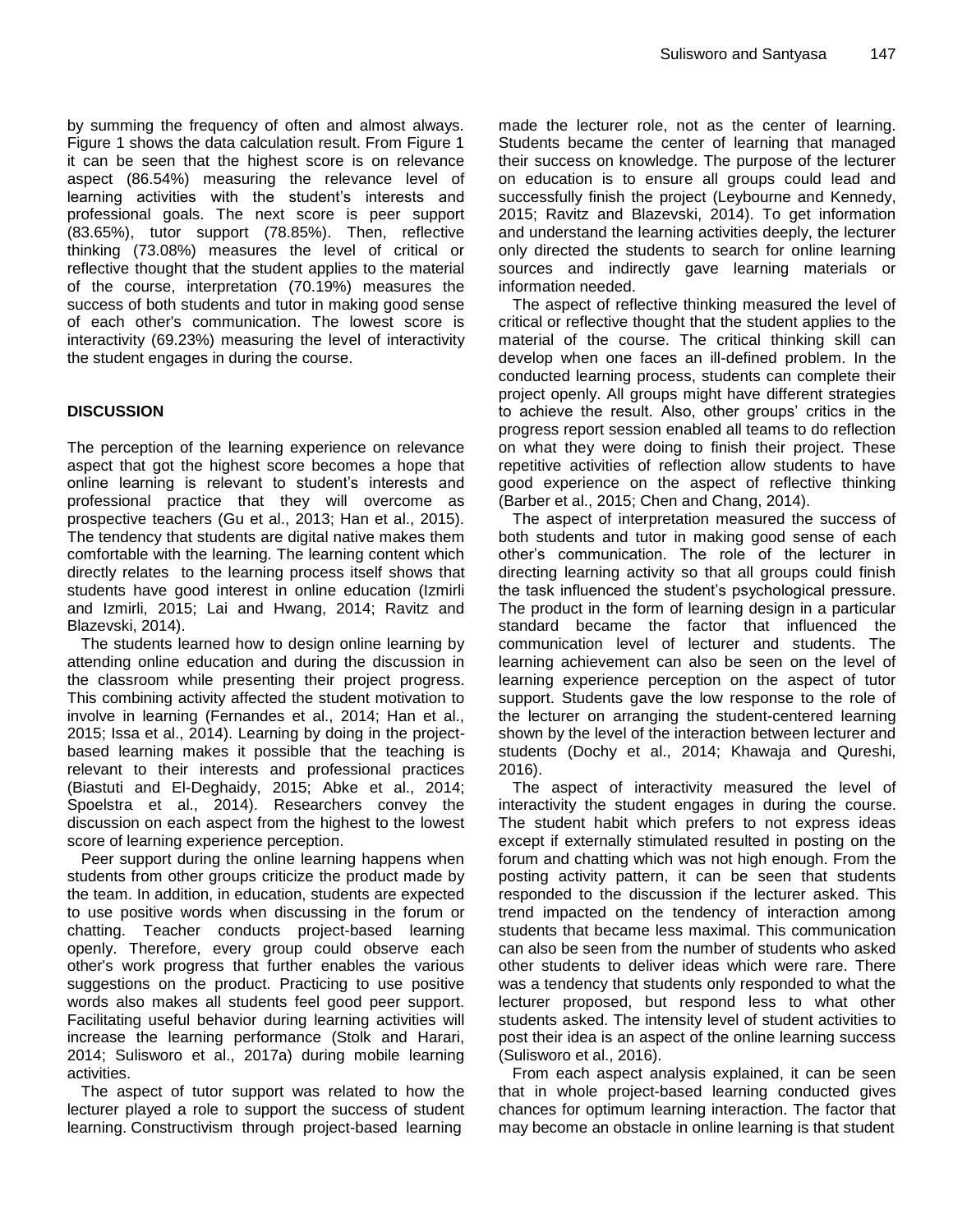experience what they experienced is a teacher-centered learning, seldom faced the ill-defined problem and rarely involved in collaborative learning (Leybourne and Kennedy, 2015).

The learning evaluation approach also affected the student during learning (Valtonen et al., 2015; Ravitz and Blazevski, 2014; Ursavas et al., 2015). By implementing online project-based learning, it enables the students to get a learning experience that meets what current era demands which support the development of 4C skills which are critical thinking, communication and collaboration (Dhaheri and Ezziane, 2015; Fernandes et al., 2014; Hwang and Tsai, 2011).

#### **Conclusion**

The learning experience through online learning with project-based learning received a keen perception from the students on six aspects which are relevance, reflective thinking, interactivity, tutor support, peer support, and interpretation. The orientation on strengthening critical thinking, communication, creativity, and collaboration could be facilitated well through online project-based learning. This result becomes an optimistic hope for the learning implementation when they become teachers of students who are comfortable with online virtual activities. How to create a warmer interaction among students without being trapped on only fulfilling the learning demands is needed.

#### **CONFLICT OF INTERESTS**

The authors have not declared any conflict of interests.

#### **REFERENCES**

- Abke J, Gold C, Kälberer N, Kuhn M (2014). Collaborative knowledge transfer via Wiki: A project-based learning approach in software engineering. In Interactive Collaborative Learning (ICL), 2014 International Conference on IEEE. pp. 283-288.
- Alharbi S, Drew S (2014). Using the technology acceptance model in understanding academics' behavioural intention to use learning management systems. Int. J. Adv.Comput. Sci. Appl. 5(1):143-155.
- Bagheri M, Ali WZW, Abdullah MCB, Daud SM (2013). Effects of project-based learning strategy on self-directed learning skills of educational technology students. Contemp. Educ. Technol. 4(1):15- 29.
- Barber W, King S, Buchanan S (2015). Problem Based Learning and Authentic Assessment in Digital Pedagogy: Embracing the Role of Collaborative Communities. Electronic J. e-Learning, 13(2):59-67.
- Biasutti M, EL-Deghaidy H (2015). Interdisciplinary project-based learning: an online wiki experience in teacher education. Technol. Pedag. Educ. 24(3):339-355.
- Chen CM, Chang CC (2014). Mining learning social networks for cooperative learning with appropriate learning partners in a problembased learning environment. Interact. Learn. Environ. 22(1):97-124.
- Cheung R, Vogel D (2013). Predicting user acceptance of collaborative technologies: An extension of the technology acceptance model for e-learning. Comput. Educ. 63:160-175.

Darojat O (2016). Improving Curriculum through Blended Learning

Pedagogy. Turk. Online J. Distance Educ. 17(4):203-218.

- Dhaheri LA, Ezziane Z (2015). Mobile learning technologies for 21stcentury educators: opportunities and challenges in the UAE. Int. J. Mobile Learn. Organ. 9(3):218-239.
- Dochy F, Gijbels D, Raes E, Kyndt E (2014). Team learning in education and professional organisations. In International handbook of research in professional and practice-based learning. Springer Netherlands. pp. 987-1020.
- English MC, Kitsantas A (2013). Supporting student self-regulated learning in problem-and project-based learning. Interdiscipl. J. Problem-based Learn. 7(2):128-150.
- Fernandes S, Mesquita D, Flores MA, Lima RM (2014). Engaging students in learning: findings from a study of project-led education. Eur. J. Eng. Educ. 39(1):55-67.
- Fu JS (2013). ICT in education: A critical literature review and its implications. Int. J. Educ. Dev. Inf. Commun. Technol. 9(1):112-125.
- Gu X, Zhu Y, Guo X (2013). Meeting the" digital natives": Understanding the acceptance of technology in classrooms. J. Educ. Technol. Soc. 16(1):392-402.
- Han S, Yalvac B, Capraro MM, Capraro RM (2015). In-service Teachers' Implementation and Understanding of STEM Project Based Learning. Eurasia J. Math. Sci. Technol. Educ. 11(1):63-76.
- Hwang GJ, Tsai CC (2011). Research trends in mobile and ubiquitous learning: A review of publications in selected journals from 2001 to 2010. Brit. J. Educ. Technol. 42(4): E65 - E70.
- Issa G, Hussain SM, Al-Bahadili H (2014). Competition-based learning: A model for the integration of competitions with Project-Based Learning using open source LMS. Int. J. Inf. Commun. Technol. Educ. 10(1):1-13.
- Izmirli S, Izmirli OS (2015). Factors motivating preservice teachers for online learning within the context of ARCS motivation model. Turk. Online J. Distance Educ. 16(2):56-68.
- Khawaja KF, Qureshi IA (2016). Factors Affecting Teachers ICT Acceptance for Knowledge Sharing: A Study on Pakistani Universities. Transyl. Rev. 24(8):3-16.
- Lai CL, Hwang GJ (2014). Effects of mobile learning time on students' conception of collaboration, communication, complex problem– solving, meta–cognitive awareness and creativity. Int. J. Mobile Learn. Organ. 8(3-4):276-291.
- Leybourne S, Kennedy M (2015). Learning to improvise, or improvising to learn: Knowledge generation and 'Innovative Practice' in project environments. Knowl. Process Manage. 22(1):1-10.
- Newhouse CP (2015). Measuring the meaningful use of ICT in schools: a learning environments attributes approach. Int. J. Technol. Enhanced Learn. 7(4):309-325.
- Ravitz J, Blazevski J (2014). Assessing the role of online technologies in project-based learning. Interdisciplinary J. Problem-Based Learn. 8(1):65-79.
- Scherer R, Siddiq F, Teo T (2015). Becoming more specific: Measuring and modeling teachers' perceived usefulness of ICT in the context of teaching and learning. Comput. Educ. 88:202-214.
- Spoelstra H, Van Rosmalen P, Sloep P (2014). Toward project-based learning and team formation in open learning environments. J. Universal Comp. Sci. 20(1):57-76
- Spring KJ, Graham CR, Hadlock CA (2016). The current landscape of international blended learning. Int. J. Technol. Enhanced Learn. 8(1):84-102.
- Stolk J, Harari J (2014). Student motivations as predictors of high-level cognitions in project-based classrooms. Active Learning Higher Educ. 15(3):231-247.
- Sung HY, Hwang GJ, Chang YC (2016). Development of a mobile learning system based on a collaborative problem-posing strategy. Interactive Learn. Environ. 24(3):456-471.
- Sulisworo D, Agustin SP, Sudarmiyati E (2016). Cooperative-blended learning using Moodle as an open source learning platform. Int. J. Technol. Enhanced Learn. 8(2):187-198.
- Sulisworo D, Sulistiyo EN, Akhsan RN (2017a). The Motivation Impact of Open Educational Resources Utilization on Physics Learning Using Quipper School App. Turk. Online J. Dist. Educ. 18(4):120-128.
- Sulisworo D, Toifur M (2016). The role of mobile learning on the learning environment shifting at high school in Indonesia. Int. J. Mobile Learn. Organ. 10(3):159-170.